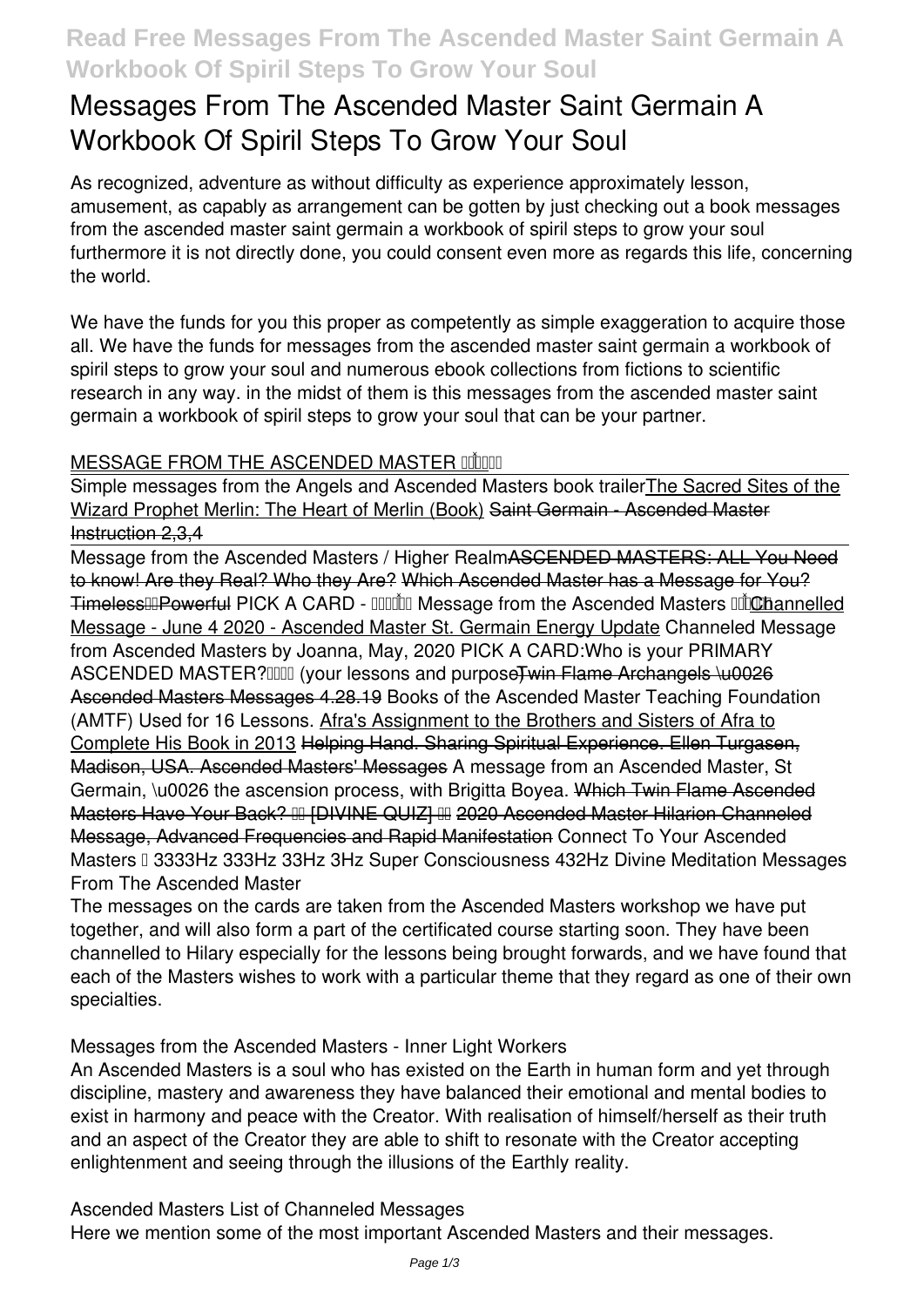### **Read Free Messages From The Ascended Master Saint Germain A Workbook Of Spiril Steps To Grow Your Soul**

Ascended Master Saint Germain. He ascended in 1684, but returned again to Europe in the 19th century under the physics of St. Germain to prevent revolution and teach democracy. The Ascended Master Saint Germain was the prophet Samuel, St. Joseph, the father of Jesus, Merlin the charming.

**Ascended Masters: These Light Beings and Their Messages**

HeartStream is the title given to a dictation, discourse or darshan delivered by an ascended master, angel or cosmic being through an anointed messenger by the agency of the Holy Spirit. These messages are transmitted with great love and intense light as they stream through the heart chakra of the messenger to bless all who receive them.

**Recent Ascended Master Messages - Hearts Center**

Messages from the Ascended Masters Oracle Cards II The Power of Joy Nov 15, 2014 Clichés, Compassion, Creativity and that other C-word Jun 21, 2020 From the Fire Front: 'The sky was a hellish red<sup>[]</sup> Mar 31, 2020

**Messages from the Ascended Masters - Choose Peace**

An Ascended Master is a soul who has existed on the Earth and has realised him or herself as their truth and as the Creator. They have disciplined and brought into balance his or her emotions, thoughts and energy bodies, existing in harmony and peace with the Creator and all that is the Creator.

**Many Ascended Masters List of Channeled Messages**

Ascended Masterlls Discourse June 16, 2020 by Cristina Valenzuela Kindness is always the conquering power, both with human beings and animals as well. Out of the fullness of patience and the application of the Presence of Divine Love in all affairs, comes the sure and certain reward.

**Ascended Master's Discourse - Prepare For Change**

The paths into the light are numerous and the opportunities to face God are limitless, but only a person who has matured will start moving. I am BABAJI Amongst human beings there are those who perceive the changes in the world, who realize the magnitude of events, but regardless of that don<sup>[]</sup>t want any personal change. Then there are those who ignore everything that is arising so apparently ...

**Start Moving! Message from Babaji | The Ascended Masters**

The Science of the Spoken Word as taught by the ascended masters and their messengers, Mark and Elizabeth Clare Prophet is a way to access [1] Universities of the Spirit On January 1, 1986, Gautama Buddha announced that he and the Lords of Karma had granted the petition of the lords of the seven rays  $[1]$ 

Teachings of the Ascended Masters II Our Divine Potential

The Ascended Masters Broadcasts Live Address from Mother Akasha and Ascended Master Guests Scheduled every Friday at 11 a.m. Pacific Time During these unprecedented times the Academy is offering a weekly free live Broadcast from some of the Ascended Host, with timely messages to support our continued Spiritual Path of Resurrection.

**The Ascended Masters Broadcasts » Radiant Rose Academy** Joseph, you are a blessing from God! Everyone should come out to see youllre Channeling The Ascended Masters Event. During your channeling, I experienced a better understanding of